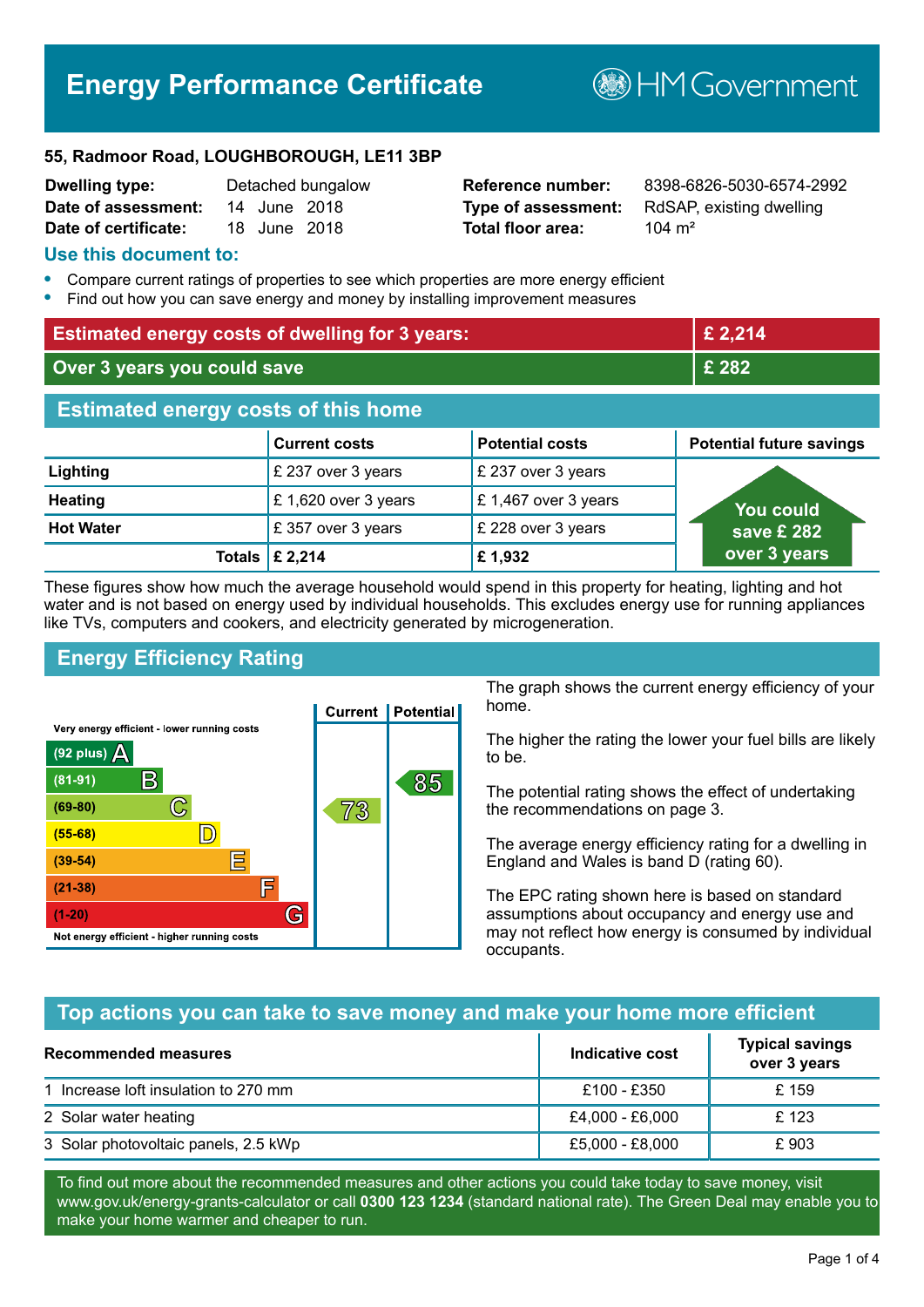### **Summary of this home's energy performance related features**

| <b>Element</b>        | <b>Description</b>                         | <b>Energy Efficiency</b> |
|-----------------------|--------------------------------------------|--------------------------|
| Walls                 | Cavity wall, as built, insulated (assumed) | ★★★★☆                    |
| Roof                  | Pitched, 100 mm loft insulation            | ★★★☆☆                    |
| Floor                 | Solid, insulated (assumed)                 |                          |
| Windows               | Fully double glazed                        | ★★★☆☆                    |
| Main heating          | Boiler and radiators, mains gas            | ★★★★☆                    |
| Main heating controls | Programmer, room thermostat and TRVs       | ★★★★☆                    |
| Secondary heating     | None                                       |                          |
| Hot water             | From main system                           | ★★★★☆                    |
| Lighting              | Low energy lighting in all fixed outlets   | *****                    |

Current primary energy use per square metre of floor area: 176 kWh/m² per year

The assessment does not take into consideration the physical condition of any element. 'Assumed' means that the insulation could not be inspected and an assumption has been made in the methodology based on age and type of construction.

#### **Low and zero carbon energy sources**

Low and zero carbon energy sources are sources of energy that release either very little or no carbon dioxide into the atmosphere when they are used. Installing these sources may help reduce energy bills as well as cutting carbon. There are none provided for this home.

#### **Your home's heat demand**

For most homes, the vast majority of energy costs derive from heating the home. Where applicable, this table shows the energy that could be saved in this property by insulating the loft and walls, based on typical energy use (shown within brackets as it is a reduction in energy use).

| <b>Heat demand</b>           | <b>Existing dwelling</b> | Impact of loft<br>insulation | Impact of cavity<br>wall insulation | Impact of solid<br>wall insulation |
|------------------------------|--------------------------|------------------------------|-------------------------------------|------------------------------------|
| Space heating (kWh per year) | 9.466                    | (1, 181)                     | N/A                                 | N/A                                |
| Water heating (kWh per year) | 2,507                    |                              |                                     |                                    |

You could receive Renewable Heat Incentive (RHI) payments and help reduce carbon emissions by replacing your existing heating system with one that generates renewable heat, subject to meeting minimum energy efficiency requirements. The estimated energy required for space and water heating will form the basis of the payments. For more information, search for the domestic RHI on the www.gov.uk website.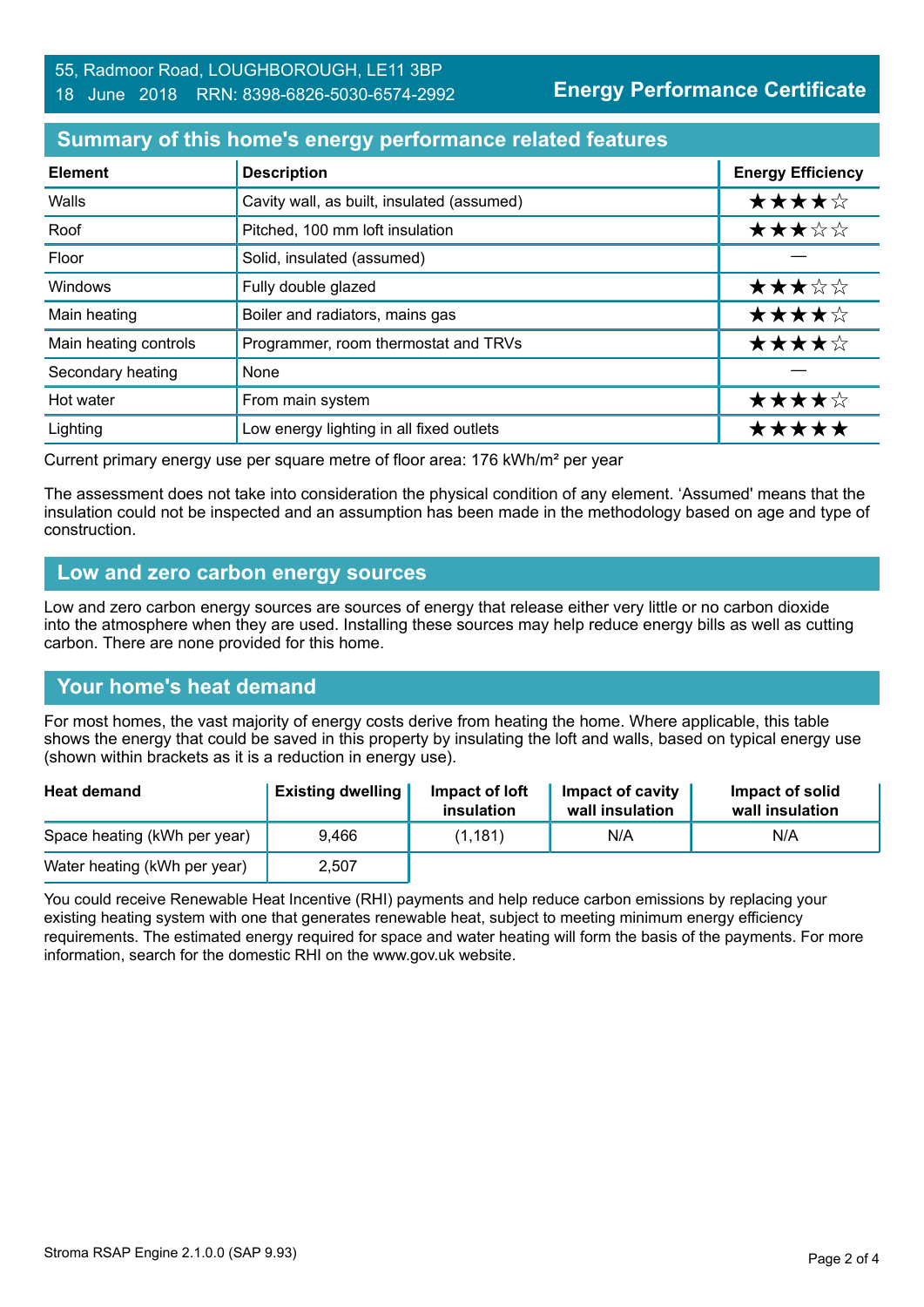#### 55, Radmoor Road, LOUGHBOROUGH, LE11 3BP 18 June 2018 RRN: 8398-6826-5030-6574-2992

#### **Recommendations**

The measures below will improve the energy performance of your dwelling. The performance ratings after improvements listed below are cumulative; that is, they assume the improvements have been installed in the order that they appear in the table. Further information about the recommended measures and other simple actions you could take today to save money is available at www.gov.uk/energy-grants-calculator. Before installing measures, you should make sure you have secured the appropriate permissions, where necessary. Such permissions might include permission from your landlord (if you are a tenant) or approval under Building Regulations for certain types of work.

| <b>Recommended measures</b>        | Indicative cost | <b>Typical savings</b><br>per year | <b>Rating after</b><br>improvement |
|------------------------------------|-----------------|------------------------------------|------------------------------------|
| Increase loft insulation to 270 mm | £100 - £350     | £ 53                               | C75                                |
| Solar water heating                | £4,000 - £6,000 | £ 41                               | C76                                |
| Solar photovoltaic panels, 2.5 kWp | £5,000 - £8,000 | £ 301                              | <b>B85</b>                         |

#### **Opportunity to benefit from a Green Deal on this property**

Green Deal Finance allows you to pay for some of the cost of your improvements in instalments under a Green Deal Plan (note that this is a credit agreement, but with instalments being added to the electricity bill for the property). The availability of a Green Deal Plan will depend upon your financial circumstances. There is a limit to how much Green Deal Finance can be used, which is determined by how much energy the improvements are estimated to **save** for a 'typical household'.

You may be able to obtain support towards repairs or replacements of heating systems and/or basic insulation measures, if you are in receipt of qualifying benefits or tax credits. To learn more about this scheme and the rules about eligibility, call the Energy Saving Advice Service on **0300 123 1234** for England and Wales.